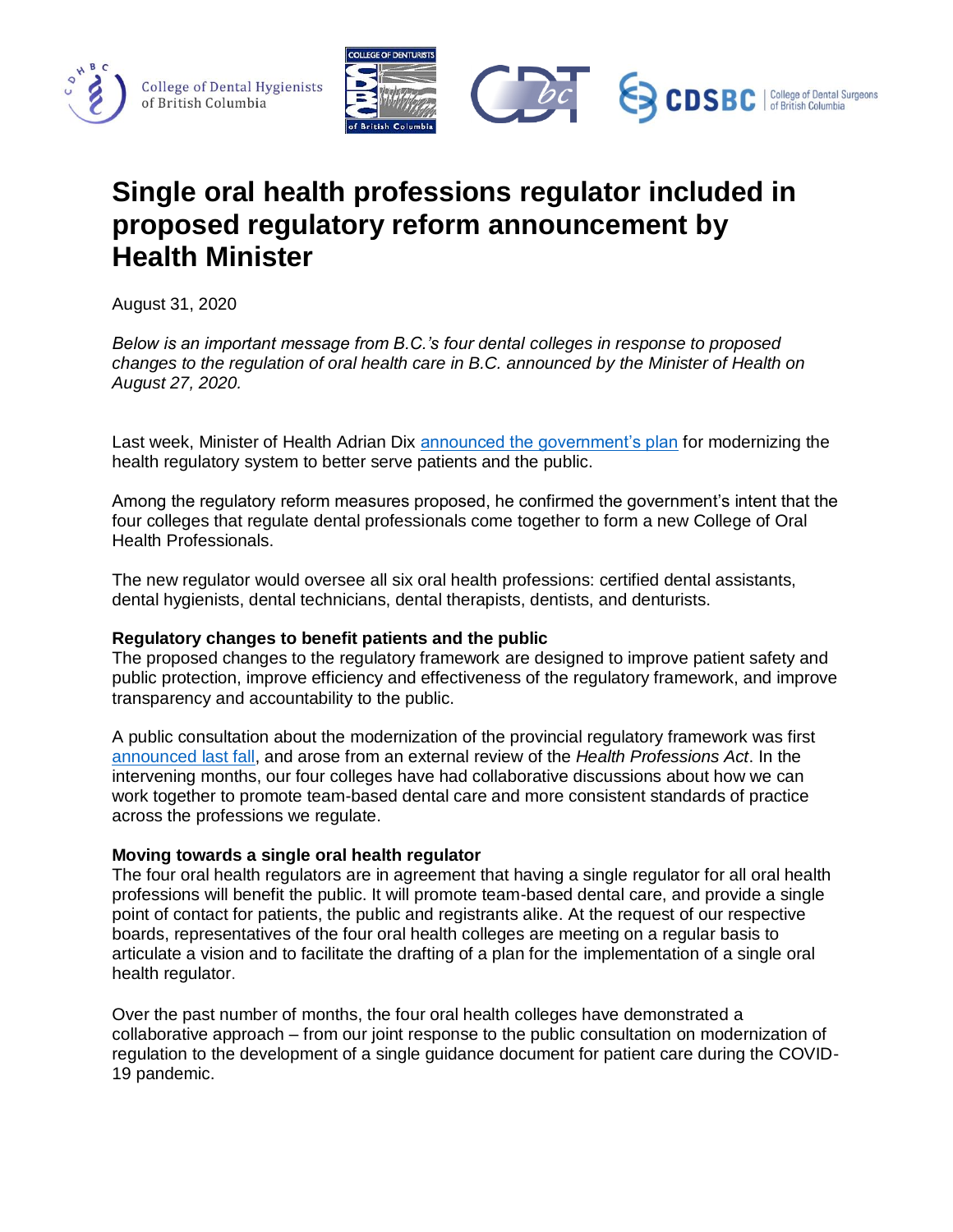#### **Next Steps**

Recognizing that the regulatory reform proposals announced last week will take time to implement, and will require further legislative approval, we are optimistic about the opportunity to create a truly new regulatory body for oral health professions. We also recognize that the amalgamation process is complex; it requires amendments to regulations, the appointment of a board for the new regulator, and alignment of bylaws, standards of practice and ethics.

On behalf of our four colleges, we welcome the clarity that was provided, and support the Minister's intent to modernize health regulation in the interest of the public. As the process moves forward, the four oral health regulators are committed to ongoing timely and transparent communication.

aurinee

Jennifer Lawrence, Registrar College of Dental Hygienists of BC

Jennifer Roff, Registrar College of Denturists of BC



Ron Revell, Registrar/CEO College of Dental Technicians of BC

Dr. Chris Hacker, Registrar and CEO College of Dental Surgeons of BC

### *Background and reference documents*

*The plans to modernize regulation and the legislation that governs all of BC's health college followed the review and report by international regulatory expert Harry Cayton. Mr. Cayton's report included reviews of both the College of Dental Surgeons of BC, and the Health Professions Act that governs all of B.C.'s health colleges. In 2019, an all-party Steering Committee, chaired by Minister Dix, published a proposal about the proposed changes, and invited public comment. The Steering Committee announced its final recommendations on August 27, 2020.*

- Press release: "Putting patients first: Parties take next step to modernize health [professions regulation"](https://news.gov.bc.ca/releases/2020HLTH0266-001598) (Aug. 27, 2020)
- [Steering Committee's recommendations to modernize regulatory framework](https://engage.gov.bc.ca/app/uploads/sites/578/2020/08/Recommendations-to-modernize-regulatory-framework.pdf) (August 2020)
- Regulating Health Professions / [What we heard: Engagement summary report](https://engage.gov.bc.ca/app/uploads/sites/578/2020/08/Regulating-health-professions-What-we-heard.pdf)
- A diagram of the proposed [modernized regulatory framework](https://engage.gov.bc.ca/app/uploads/sites/578/2020/08/Modern-Regulatory-Framework-Diagram.pdf)